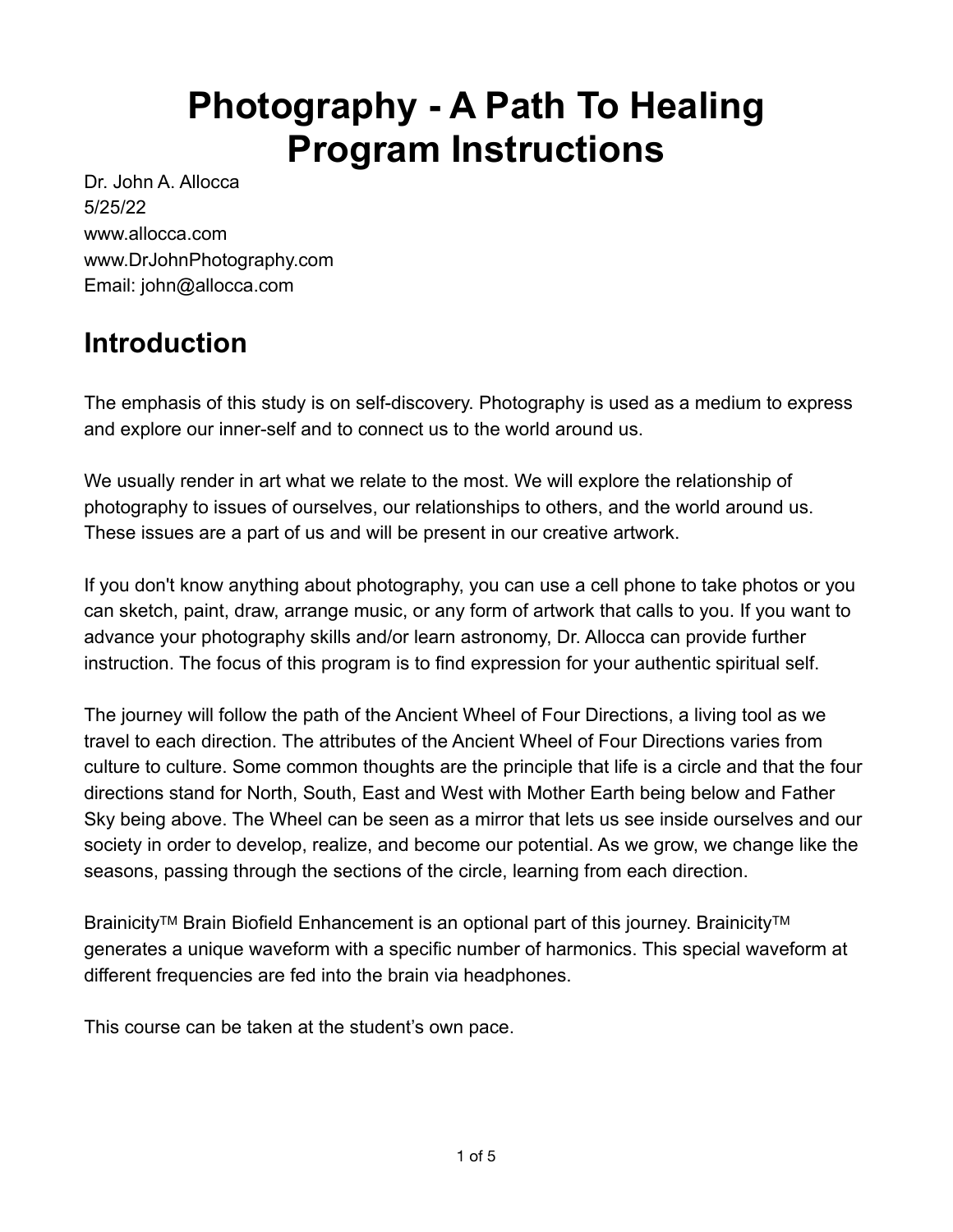# **Step 1 - BrainicityTM Brain Biofield Enhancement**

This step is optional.

#### **Benefits**

Create Greater Relaxation Improve Mental Focus Increase Cognitive Function Get Better Sleep Enhance Performance

#### **What is Brainicity™? (Summary)**

Biofield: The heart produces electromagnetic signals, which is called electrocardiography (ECG) or the heart biofield. The brain produces electromagnetic signals, which is called electroencephalography (EEG) or the brain biofield. Brainicity™ uses integrated harmonic wave audio patterns to facilitate multiple brain biofield resonances.

Summary: Brainicity™ generates a unique waveform with a specific number of harmonics. This special waveform at different frequencies are fed into the brain via headphones to produce interpreted frequencies that are within the brains biofields of delta, theta, and alpha range.

In a clinical study, the BrainictyTM system caused an immediate increase in alpha brain waves and relaxation.

Just sit back and relax.

It is important to use stereo earphones or headphones to complete the effect.

Choose one of the Brainicity™ selections that appeal to you and listen to it in a single session with headphones or earphones only. Speakers will not be as effective.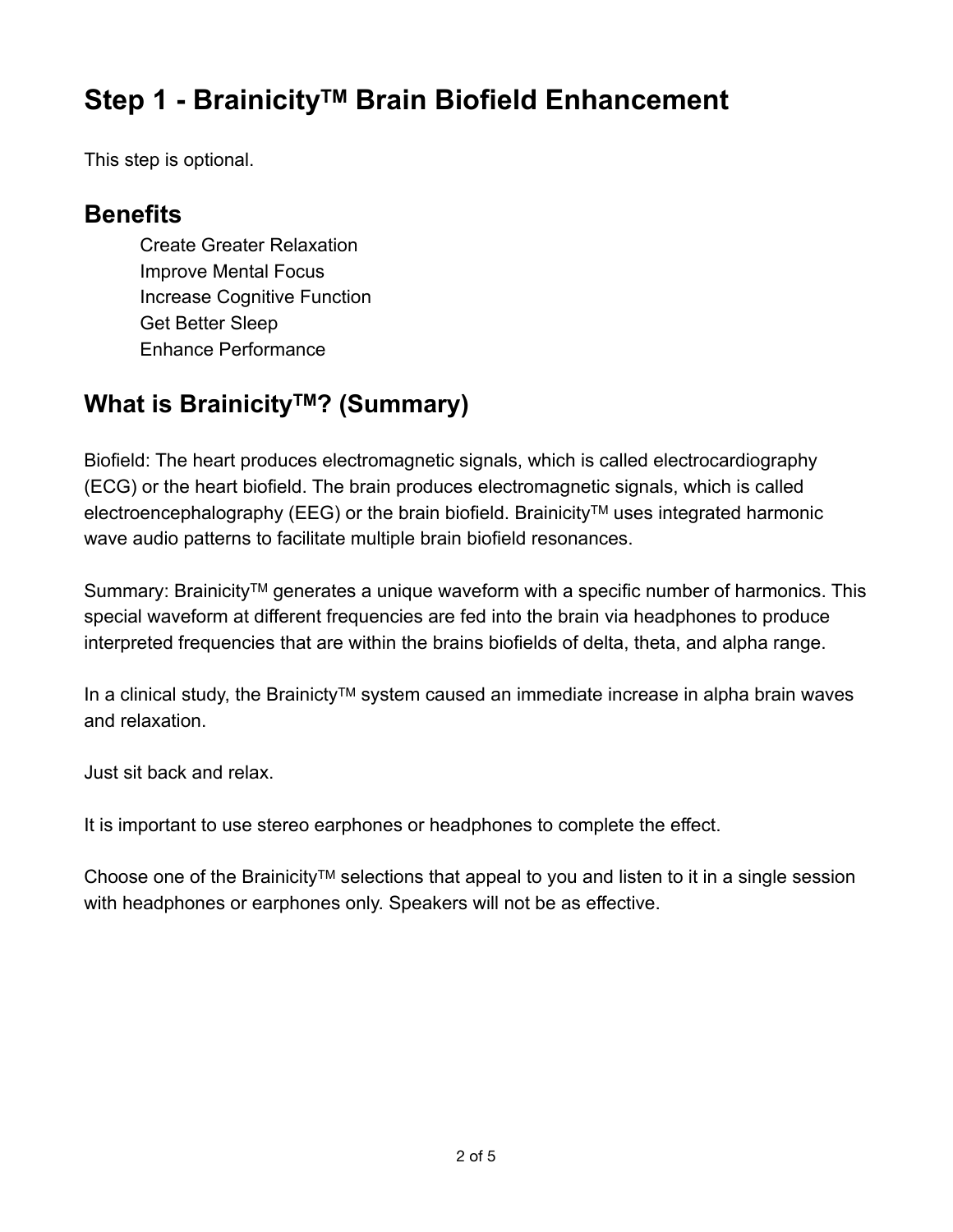## **Step 2 - Textbook**

A. Purchase the book "Self-Discovery and Healing Through Photography" by Dr. John A. Allocca in print format from Amazon.com. The ebook is contained on the USB drive.

https://www.amazon.com/dp/B09NGXSQRS

Dr. John A. Allocca, Copyright 2021 ISBN 9798783108730 164 - 6" x 9" pages

Everyone wants inner peace. It is the lack of inner peace that causes hatred and violence. For thousands of years various disciplines have structured long studies, mentoring, and meditations of some sort to achieve the goal of inner peace. Most of these disciplines are found in eastern cultures. The fast-paced western society has shown little interest in them, with some small exceptions. What is the solution? The solution or part of the solution is to develop a methodology that comprises of technology and some aspects of the various disciplines that will be useful and of interest to people in western society.

Almost everyone in western society has a cell phone with a camera, which makes photography easy. Photography is a tool used in this methodology to to explore what people feel inside. Any camera or cell phone can be used. What are you called to photograph? What emotions does the photograph bring to the surface? How does it make you feel? This book will help to guide you through this process. This book contains two of Dr. Allocca's personal journeys: 2009 and 2018. A 2019 addendum has been added to the book.

Dr. Allocca is a medical research scientist and biophysicist with many years of personal experience in photography and with some knowledge of Buddhism, Shamanism, Yoga, selfdiscovery, and personal growth.

Table of Contents:

 Introduction Brain Biofield Technology The Genesis Meditation The Journey Started in Sedona Photographic Journeying Journey to the East 2009 Journey to the South 2009 Journey to the West 2009 Journey to the North 2009 Journey to the East 2018 Journey to the South 2018 Journey to the West 2018 Journey to the North 2018 Your Personal Journey Guidance - Part 1 - Beginning with a Camera Your Personal Journey Guidance - Part 2 - Beginning Assignments Your Personal Journey Guidance - Part 3 - East Your Personal Journey Guidance - Part 4 - South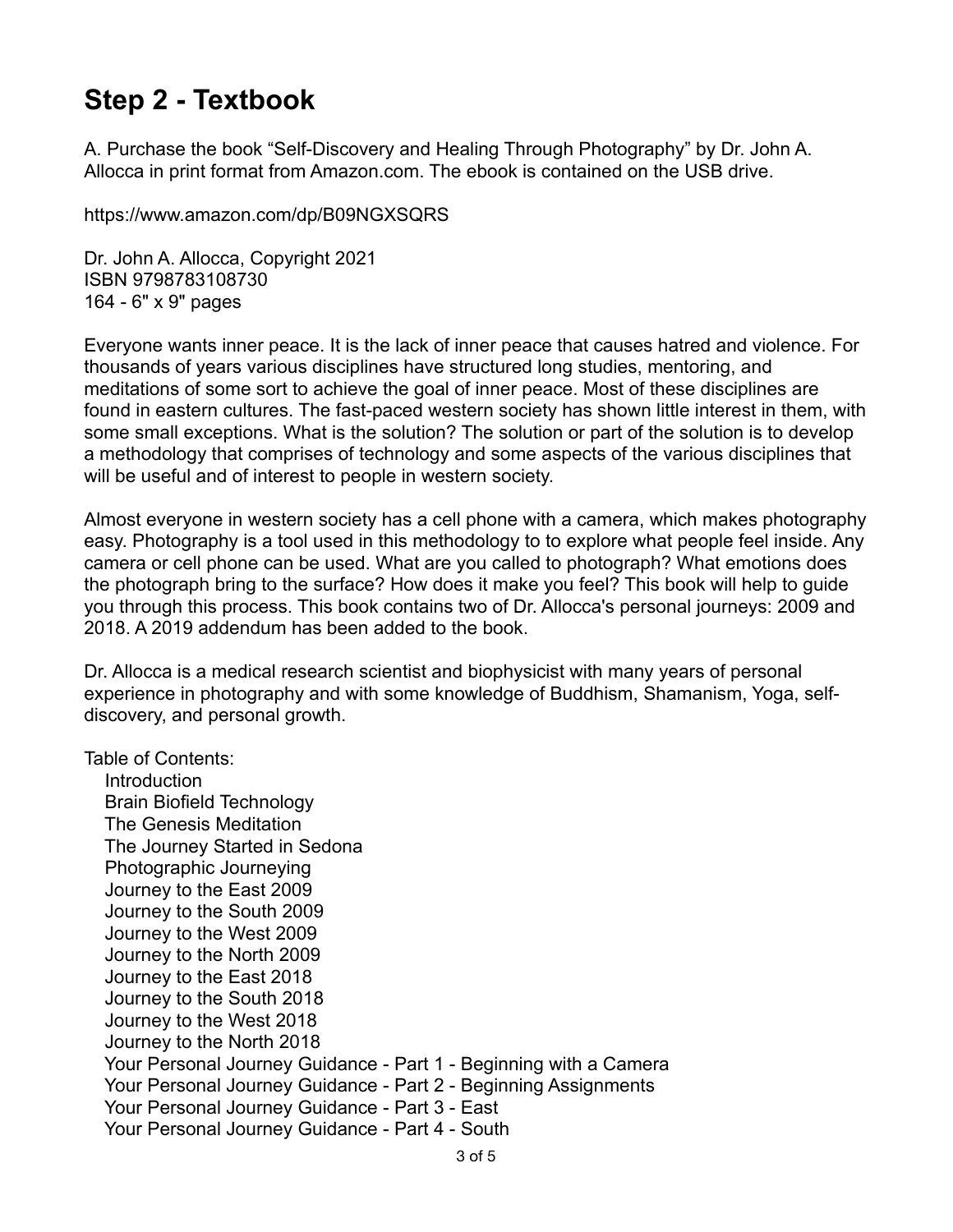Your Personal Journey Guidance - Part 5 - West Your Personal Journey Guidance - Part 6 - North Your Personal Journey Guidance - Part 7 - Journey Reflection Addendum 2019 Addendum 2020 Addendum 2021

All of the photos and diagrams in this book are in full color.

# **Step 3 - Journal**

Purchase a blank journal. Keep a journal of every thought along this journey.

If you have any questions, contact Dr. Allocca by Email

# **Step 4 - Reading Assignment 1**

Read the following chapters in the book, ask questions, and take notes:

Awakening **Consciousness** What is Consciousness? Mindfulness and Ego Control Battles Introduction to Buddhism

## **Step 5 - Journey Background**

Read the following chapters in the book, ask questions, and take notes:

The Journey Started in Sedona

The Journey of the Ancient Wheel of Four Directions

Dr. Allocca's Journey of the East 2009

Dr. Allocca's Journey of the South 2009

Dr. Allocca's Journey of the West 2009

Dr. Allocca's Journey of the North 2009

Dr. Allocca's Journey of the East 2018

Dr. Allocca's Journey of the South 2018

Dr. Allocca's Journey of the West 2018

Dr. Allocca's Journey of the North 2018

Dr. Allocca's Journey 2019

Dr. Allocca's Journey 2020